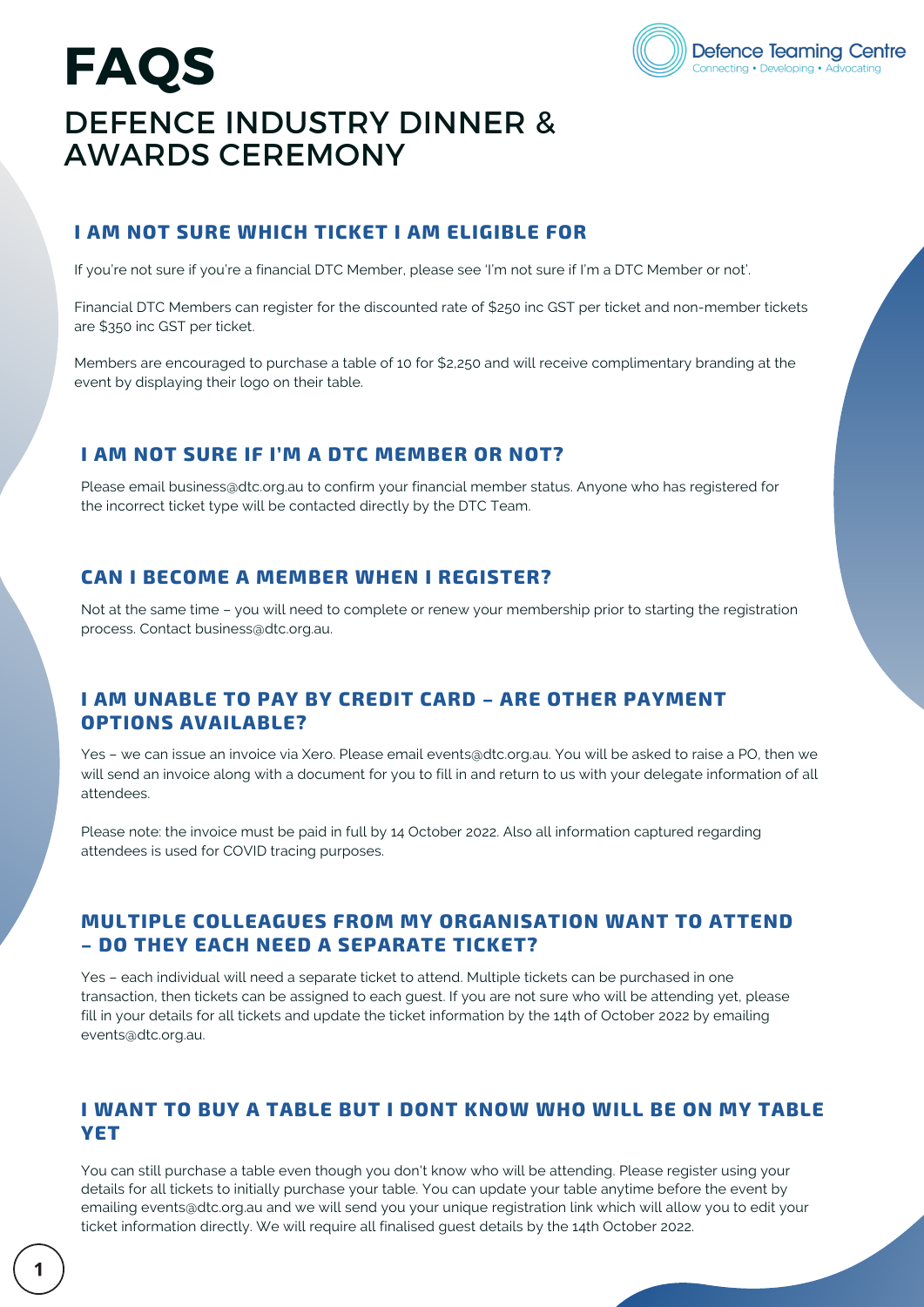# **FAQS** DEFENCE INDUSTRY DINNER & AWARDS CEREMONY



Ticket sales close on Friday 14th October 2022 at 5:00pm.

# **ARE THERE DISCOUNTS FOR MULTIPLE TICKETS TO ATTEND IN-PERSON?**

As a not-for-loss association we've kept ticket prices as low as possible so that our event is affordable to attend. DTC members are eligible to receive a 10% discount when purchasing a table of 10, plus we include complimentary branding for table purchases to help raise the profile of those organisations. This includes mention at the event, and a branded table topper.

Defence Teaming Centre Connecting • Developing • Advocating

# **I HAVEN'T RECEIVED MY TAX INVOICE AND REGISTRATION CONFIRMATION.**

Please ensure that you completed your email address correctly. An email confirmation will be sent immediately to the contact email submitted on the booking form from [events@dtc.org.au](mailto:events@dtc.org.au). If you haven't received it after 24 hours, please email [events@dtc.org.au](mailto:events@dtc.org.au).

Invoiced attendees will receive a receipt through Xero once the invoice is paid.

# **HOW DO I UPDATE MY TICKET/ATTENDEE INFORMATION**

If you need to update your ticket information please email events@dtc.org.au and we will send your unique registration link for you to use to update your tickets directly. We will require all attendee details to be confirmed by the 14th October 2022.

# **DO I NEED TO BRING A PHYSICAL TICKET TO GET IN?**

No, as this is a seated event, all guests will have an allocated seat. Be sure to specify the names of your guests during the registration process to avoid any confusion on the night. A seating plan and guest list will be displayed at the Dinner, and also emailed to all registered guests prior to the event.

## **SEATING PLAN**

When purchasing your tickets please ensure you specify if you and your attendees are seated together or separately. You cay also specify if you would like to be seated with another company. The DTC will use this information to arrange the seating plan. We will do our very best to accommodate your requests however, this is not always possible and we cannot make any guarantees.

The week of the event you will receive the seating plan and attendee list to assist with your preparation for the event.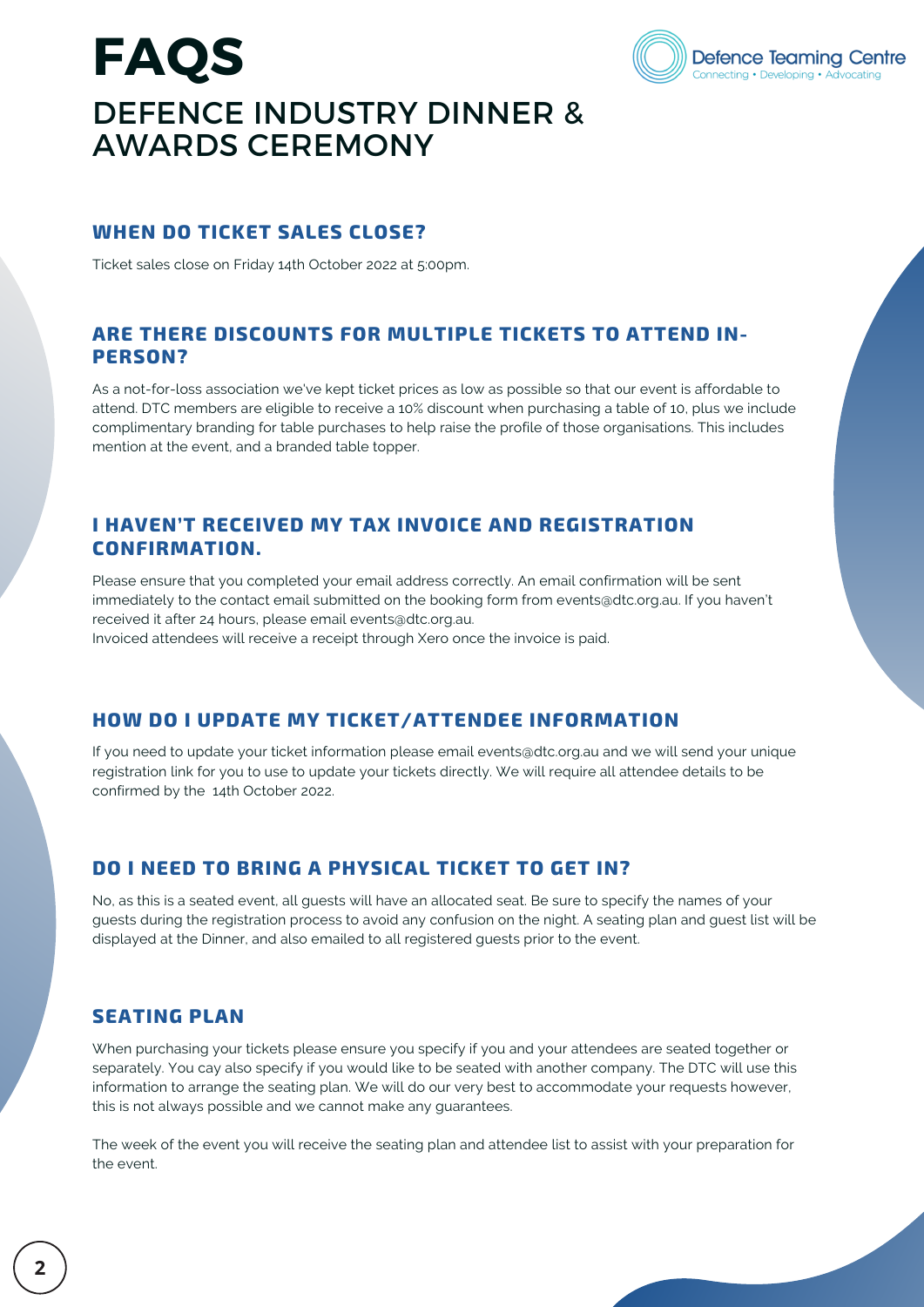



## **DIETARY REQUIREMENTS**

Please specify dietary requirements when booking. All dietary requirements will need to be confirm by the 14th October 2022 once ticket sales close. Dietaries not provided prior to this date may not be able to be accommodated by the venue.

#### **WHAT IS THE DRESS CODE**

Dress code is black tie. Miniatures can also be worn. To view examples of what attendees wore to the 2021 Awards and Dinner, you can view the gallery **[here.](https://dtc.org.au/annual-dinner2021/)**

#### **WHEN IS THE EVENT? AND WHAT TIME SHOULD I ARRIVE?**

The event will be held on Thursday 3rd November 2022 from 6:30pm - 11:30pm. We recommend you arrive at 6:00pm for the welcome reception. Formal proceedings will begin at 6:30pm (ACDT).

#### **ACCESSABILITY INFORMATION**

The Adelaide Convention Centre, is spread across three floors and is completely accessible, with lift and escalator access to all levels. You can find accessibility information **[here](https://www.adelaidecc.com.au/content/uploads/2021/07/ACC-Access-and-Inclusion-Plan.pdf)**.

#### **PROOF OF FULL VACCINATION ENTRY REQUIREMENTS TO ACC**

From the 23rd November 2021, to gain entry into the Convention Centre for the Dinner all attendees will be required to show their COVID-19 Digital Certificate on their smart device OR provide personal photo ID and printed immunisation certificate to Centre staff. Any person with an official medical exemption will need to provide proof of a negative COVID test result for the 72 hour period prior to seeking entry and full exemption details. Venue ban will apply for non-compliance.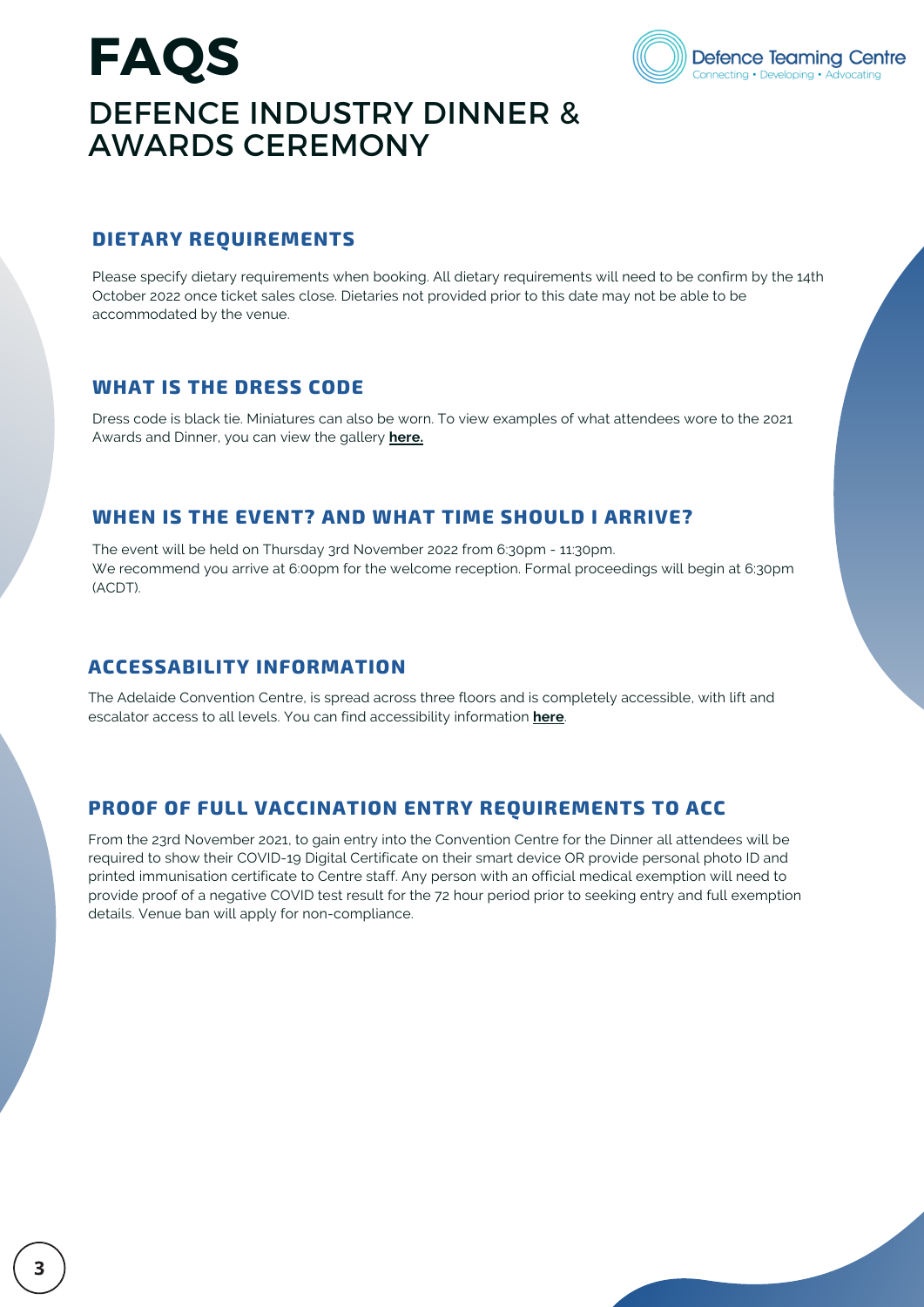

#### **WHERE IS THE EVENT HELD?**

The ceremony will be held in Hall FG, on the Ground Floor at the Adelaide Convention Centre on North Terrace.

**Defence Teaming Centre** Connecting • Developing • Advocating

Please see the map below for directions on where to go on the day:



# **I PLAN ON ATTENDING – CAN I CANCEL IF I GET SICK/HAVE COVID SYMPTOMS?**

Please refer to our COVID-19 cancellation policy on page 6.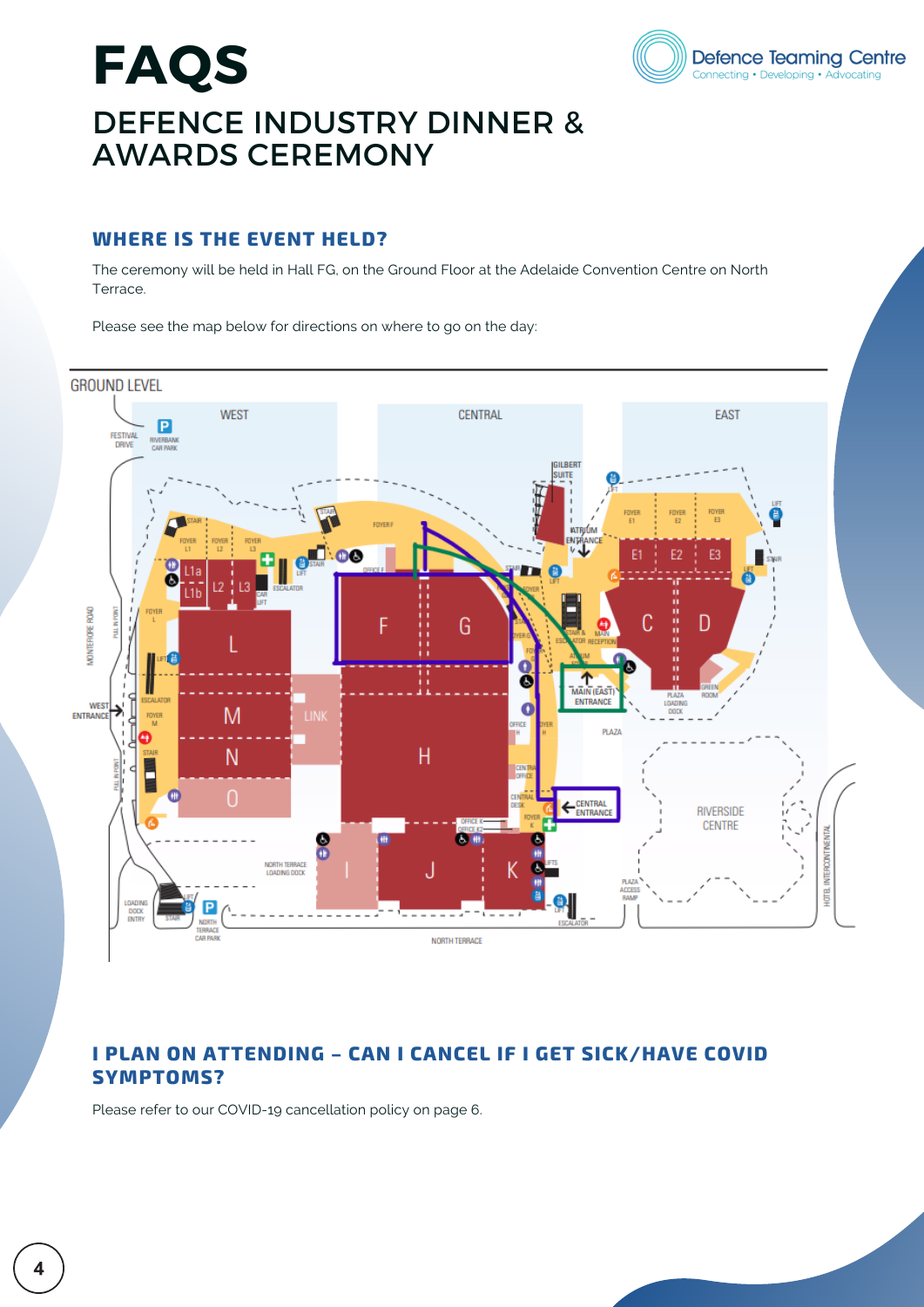# **FAQS** DEFENCE INDUSTRY DINNER & AWARDS CEREMONY



# **PARKING AND TRANSPORT INFORMATION**

The Convention Centre offers two undercover car parking options with the North Terrace and Riverbank car parks. The Riverbank car park is accessible from Morphett Street / Festival Drive.

Both car parks are located directly under the Centre and operate 24 hours a day, 7 days a week. Each is fitted with video surveillance camera systems and security patrols both areas.

Clearance is 2.0 metres and automated payment stations accept payment via card only (major credit cards, debit cards and mobile pay). Please note that car parks can reach capacity during busy events.

The following rates are applicable for both carparks:

#### **Carpark Casual Rates**

**0-1 HOUR \$7.00 1-2 HOURS \$11.00 2-3 HOURS \$15.00 3-4 HOURS \$17.00**

An additional \$1.00 will be charged for each additional hour to a maximum of \$29.00 over a 24-hour period.

# **PARKING MAP**